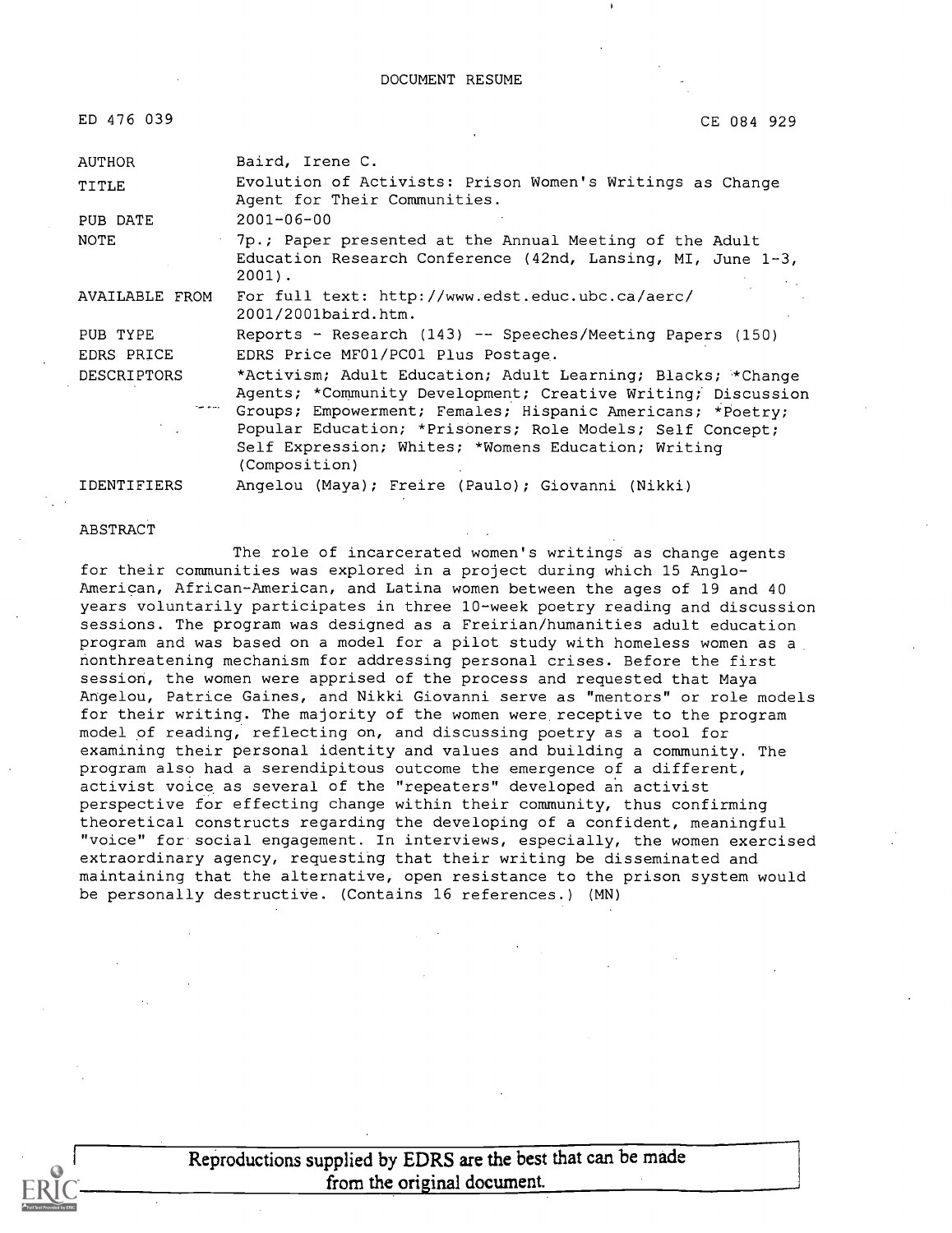PERMISSION TO REPRODUCE AND DISSEMINATE THIS MATERIAL HAS BEEN GRANTED BY

TO THE EDUCATIONAL RESOURCES INFORMATION CENTER (ERIC)

#### Evolution of Activists: Prison Women's Writings as Change Agent for their Communities

U.S. DEPARTMENT OF EDUCATION Office of Educational Research and Improvement EDUCATIONAL RESOURCES INFORMATION CENTER (ERIC)<br>This document has been reproduced as<br>received from the person or organization originating it.

Minor changes have been made to improve reproduction quality.

Points of view or opinions stated in this document do not necessarily represent official OERI position or policy.

Irene C. Baird The Pennsylvania State University at Harrisburg USA

Abstract: Within the context of a Freirian/humanities adult education program for incarcerated women, 1972 militant women's poetry serendipitously precipitated the emergence of an activist perspective among "repeaters" for effecting change within their community, confirming theoretical constructs regarding the development of a confident, meaningful "voice" for social engagement.

#### Introduction

From an adult education perspective, since 1994 groups of women at a county jail have explored women's literature as a medium for understanding and addressing the crises that inhibit their selfactualization. Subsequent creative expression reinforces the reflection and discussion, thereby shattering "the culture of silence" (Freire, 1995) of these oppressed women and empowering them through the use of their own words (Baird, 1997). In addition to an acknowledged oral history tradition among African Americans, black feminist scholars such as Hill Collins (1997) have underscored the need for and efficacy of sharing personal histories to authenticate and, according to hooks (1994, p. 452), to provide "a firm grounding in self and identity." Current studies within higher education and the medical community also focus on the power of narratives, theirs as a healing dimension (Anderson & MacCurdy, 1997). Given this increasing and varied interest in the writing process, the original intent was to examine the outcomes of the Freirian/humanities-oriented program for incarcerated women in which self-expression was an integral, significant aspect of identity formation. Participation was voluntary; five of the women were frequent "residents" of the jail and always involved themselves in the program. They claimed that the learning model was effective for continuing to work through deep-seated problems. As the program evolved, however, influenced by Giovanni's activist poetry (1972) these five chose to redirect their attention from the personal identity formation dialogue of the group to community identity perspectives. As a result, a creative social activist voice emerged that defined their community, with the purpose of generating healthy change. This serendipitous outcome, therefore, became the purpose of the study.

#### Methodology

Fifteen Anglo-, African-American and Latina women, between the ages of 19 and 40, volunteered to participate in a series of three ten-week sessions, with each meeting lasting 90 minutes. The process was based on a model created for a pilot study with homeless women as a non-threatening mechanism for addressing personal crises (Baird, 1997, 1994). Drawing on the aspect of the humanities that stresses cognitive skills for examining personal identity, values and community building, the model involved reading, reflection and discussion of poetry and prose

ED 476039

 $\mathbf{C}$  $52$  $\lambda$ Uo  $\overline{O}$ 

1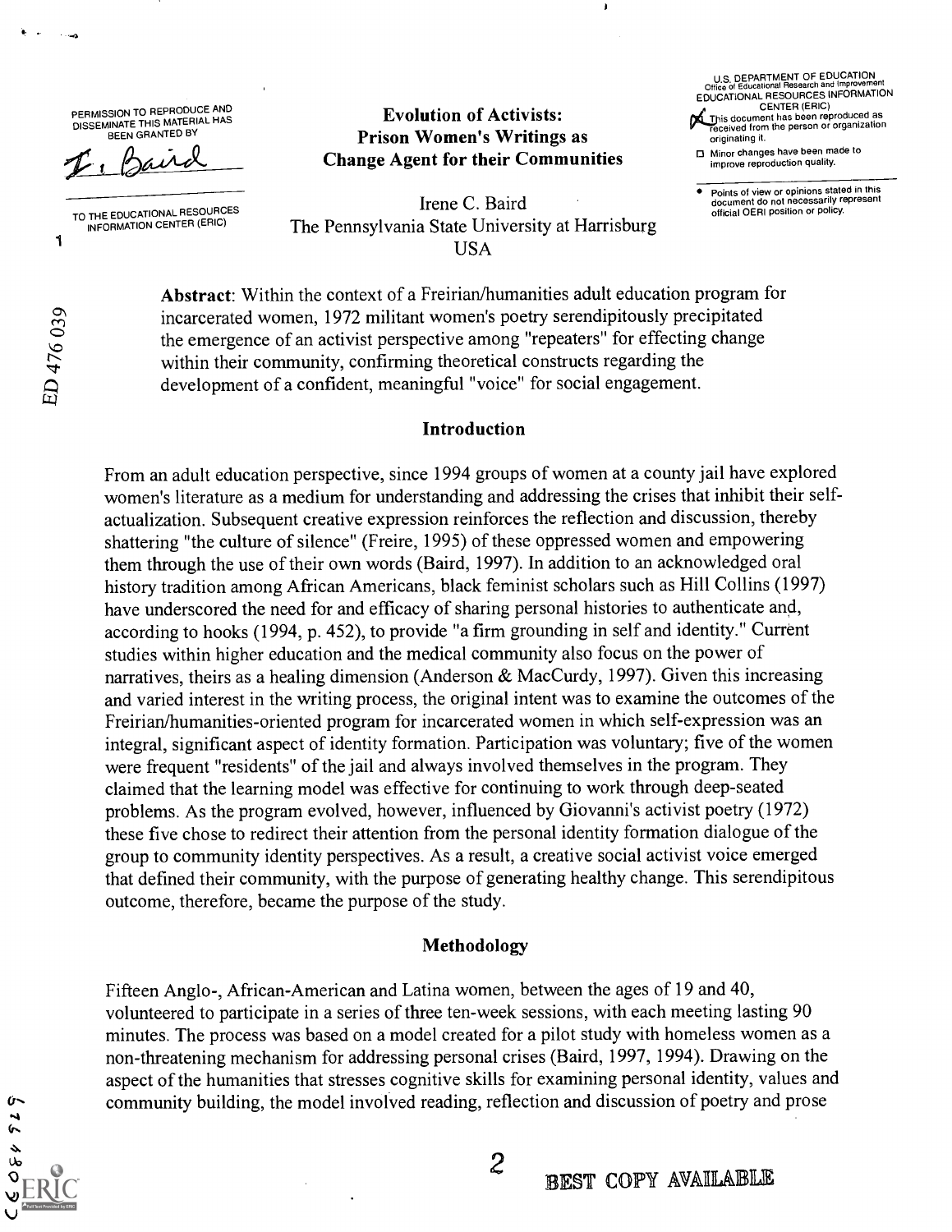selections of successful female authors of similar race, class and experience as a method for understanding and addressing their own traumas. The women were appraised beforehand of the process which incorporated creative expression on issues relevant to each one. As a result, they requested authors they chose to serve as "mentors," as role models for their writing. Maya Angelou, Patrice Gaines and Nikki Giovanni were the authors of choice. At the culmination of a ten-week segment, the women selected their favorite writing samples for inclusion in their book as tangible evidence of identity, esteem and empowerment building. Data gathered during the course of the study included annotated observations of the class interaction, written and oral evaluations and an analysis of the women's writing for thematic constructs.

#### Theory

This study was framed in the context of the oppressive conditions and status of incarcerated women. They are defined as a disturbing statistic and classified by a prison number. Recognized feminist corrections research chronicles the race, class and gender factors that form the basis of the stigma and marginalization (Belknap, 1996; Owen, 1998; Watterson, 1996). Chesney-Lind's work (1997) especially focuses on the societal attitudes and policy that contribute to the potential for girls to become offenders. This research also confirms some adult education perspectives on the education and marginalization of incarcerated women (Baird, 2001).

Given this context, Freirian theory was the most appropriate lens through which to analyze the outcomes. As a learning issue, it supported the humanities orientation of exercising cognitive skills to address identity, values and community building. Its precise focus, however, was on the issue of oppression. Succinctly, Freire's commitment was to provide illiterate peasants, objects of oppression, with a process for humanization, empowerment and liberation. It evolved from the lowest "intransitive, *object*" stage, the "culture of silence" and self-blame level, to the highest "transitive, subject" stage of self-confidence and a sense of responsibility. Inherent was the acquisition of a voice, a vocabulary of the learners' words to identify themselves, their status and to take action, to face the oppressor.

Black feminist theory, especially the work of Hill Collins (1997), echoed the same necessity for taking responsibility for identity formation and socialization for liberation. She reinforced this theory, quoting bell hooks (as cited in Hill Collins, 1997), "Oppressed people resist by identifying themselves as *subjects* . . . by shaping their identity, naming their history, telling their story. Because self-definition is key to individual and group empowerment . . . ce[ding] this to other groups . . . in essence perpetuates black women's subordination (p. 254)". This is especially significant given the fact that the five "emerging activists" were African-American.

#### Findings

The majority of the women, in their writing and discussion, were receptive to the model. The following responses were similar to and consistent with previous outcomes regarding identity formation:

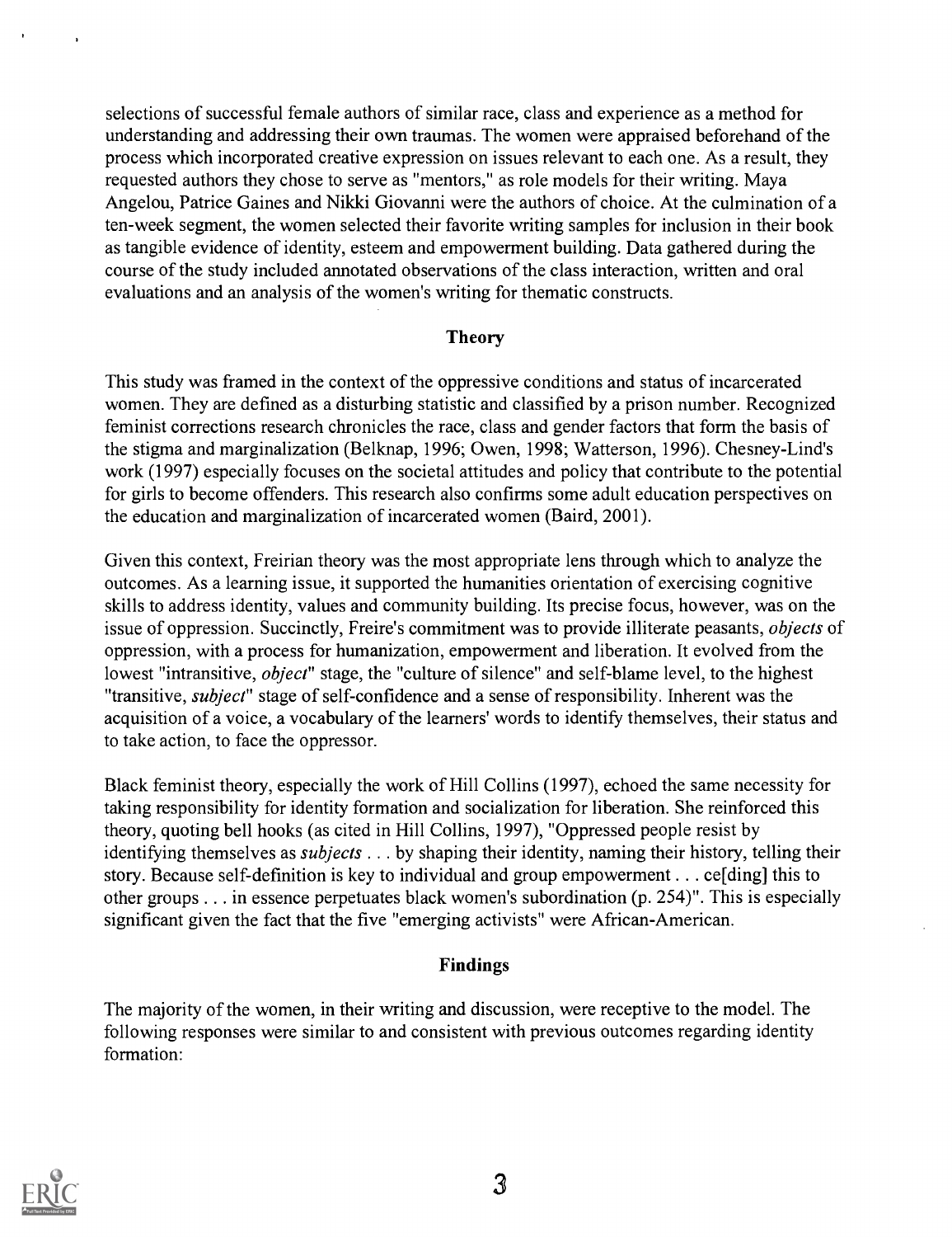You can just imagine all kinds of personalities that you are open to collect You will struggle with yourself to figure out what your purpose truly can be if you are not clear about yourself your life will be chaotic and a continuing search for help.

Another reflected:

I am a mere image of my former self I take inventory and find nothing on the shelf I have a future I need to make last I must see another day, another way

The serendipitous outcome, however, was the emergence of a different, an activist voice. The following excerpts are an appropriate introduction to this new direction and its influences:

Nikki Giovanni taught me never to give up while Maya Angelou taught me to never shut up. While Nikki Giovanni encouraged me to stick and stay Two highly critically acclaimed poets I want to follow in their footsteps wouldn't you know it Maya Angelou said "I'm the Reason Why the Caged Bird Sings" and Nikki Giovanni said "CHANGE SOME THINGS!"

Though written independently from the other four women's creative input, this signaled a turning point from reflections during previous periods of incarceration and program participation. This time it was Giovanni's 1972 militant poetry that resonated for them. Their own writing, in contrast, however, turned into messages to their community, using the "safety net" of literature to teach, to help, to discourage a cycle of incarceration.

One woman, in particular, was amassing a collection entitled "Bitter Sweet." Her preface reads:

A. seeks to reach out to the Black Community to rebuild what she helped to tear down and to encourage others . . . A. has experienced growing up in a dysfunctional family, teen-age pregnancy, rape, brutal domestic violence, a heroin, cocaine and crack cocaine addition, and has spent the majority of her adult life incarcerated in some form or another . . . [her poetry] reflects on her past, her present, and her hopes and dreams for a brighter tomorrow.

Space limitations prevent sharing complete selections. Because it is essential to read the women's own words, the following excerpts are examples of how they identified with their own communities:

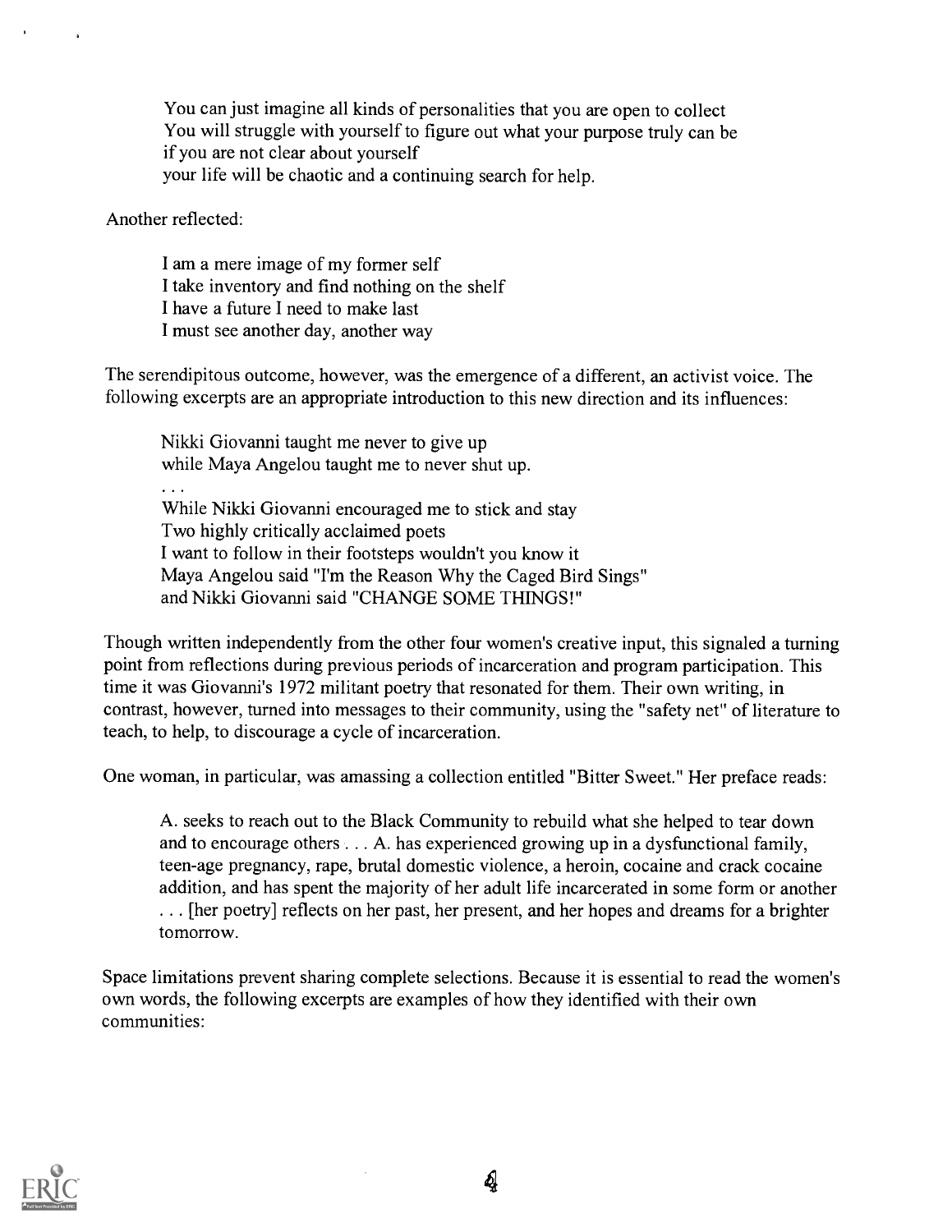#### Open Your Eyes

Black people wake up and open your eyes,

it isn't our race that you should hate and despise.

Black people look around you, tell me what you see,

is it drugs plaguing and destroying communities.

Black people do you ask why our young black youth commit so many crimes, are we guilty of not instilling positive images into their minds.

Black people unite, let us build up and not tear down,

let us come together and turn our lives and our children's lives around. Black people we must educate our uneducated; preach and teach;

praying that our youths are not lost, and totally out of our reach.

Black people wake up and open your eyes

before it's your black baby next, who dies.

B. reflected that Giovanni's "We" influenced "Those Nights."

We

Those Nights

| we stood there waiting<br>$\cdots$ | Restless nights<br>can't sleep for the shootings and fights, |
|------------------------------------|--------------------------------------------------------------|
| watching to see if                 | drunkards staggering through the streets                     |
| hope would come by                 | while city cops walk the best                                |
| we stood there hearing             | hearing the baby crying from downstairs                      |
| the sound of police sirens         | she has a mother that doesn't care                           |
| and fire engines                   | I remember being "out there"                                 |
| the explosions                     | the pain in my life was too much to bear                     |
| and babies crying                  | as I look down on the city's sights                          |
| we listened                        | I see the pestilence and remember those perilous nights      |
| $\cdots$                           | Another restless night                                       |
| hearts shutting                    | can I stand up and fight?                                    |
| the bodies sweating                | to help my sisters and my brothers                           |
| we are seeing the revolution       | praying just to help another                                 |
| screeeeeeeeeching                  | the baby that was crying downstairs                          |
| to a halt trying to find a         | here I sit rocking her and shedding my tears                 |
| clever way                         | the city's still blinking it's neon lights                   |
| to be empty                        | how many more will die tonight?                              |
| $[2 \text{ feb } 70]$              |                                                              |

Two of the women spoke to their "sistahs [sic] and brothers" about resolving conflict without violence. N., who now comfortably describes herself as a "regular cat," chronicled in detail name, place, date – the fate of 41 people she knew who were destroyed by AIDS, drugs and street violence . . . their epitaph. Finally, reflections about the "hood":

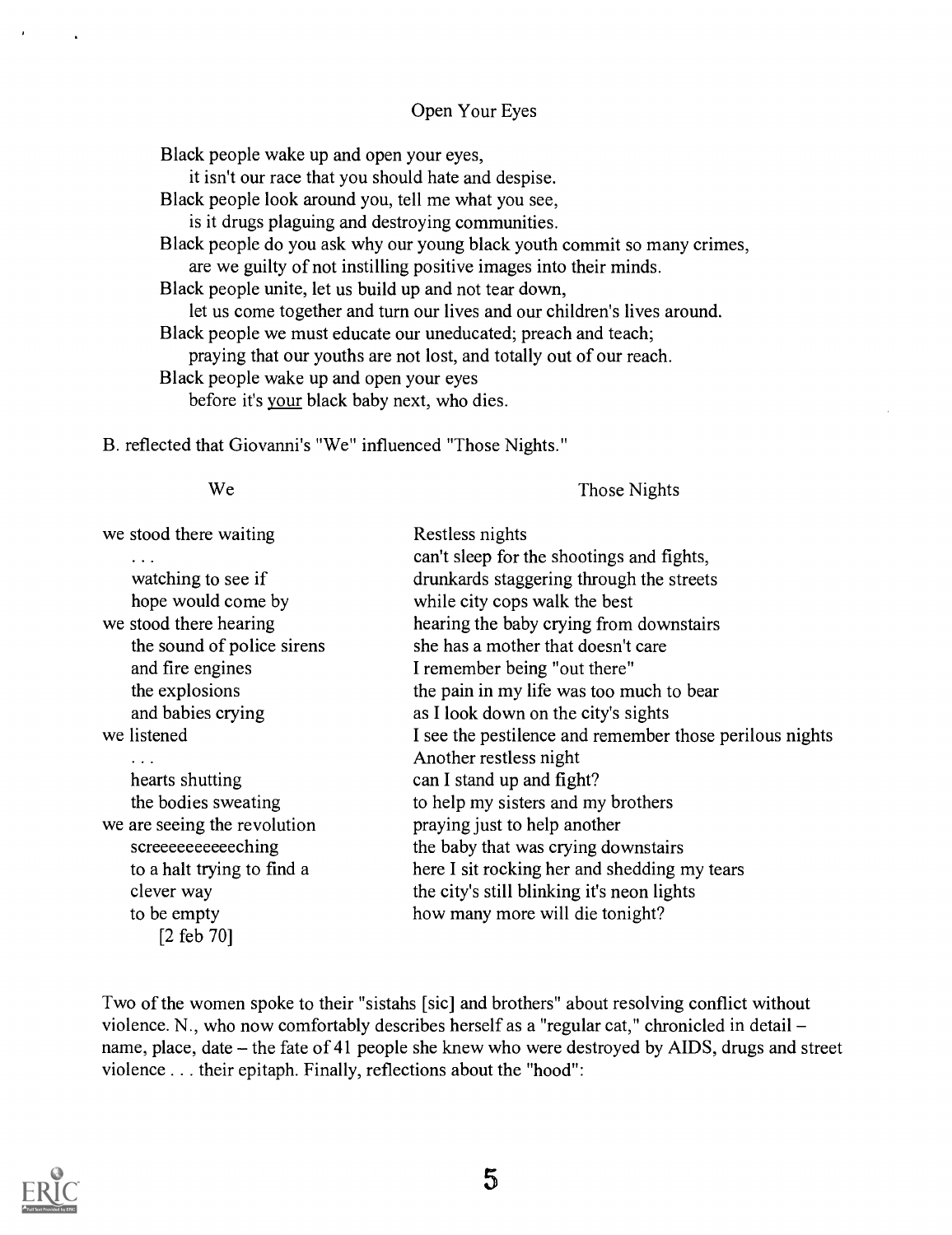#### In My Hood

Life in my hood isn't always sweet, step up on my stoop and take a seat. Look around with your eyes opened wide In this neighborhood who takes pride?

 $\ddotsc$ 

There are a few of us who really do care. Life in my hood is always sweet let's pull together to conquer and defeat!

In the interviews, especially, the women exercised extraordinary agency, requesting the dissemination of their writing. They maintained that the alternative, open resistance to the prison system, would be personally destructive, on the inside and the outside. They were not familiar with Freirian or black feminist theory. Theoretically, however, they validated the Freirian perspective (1995) of moving from a "culture of silence," of being "object" in their earlier writing, to a level of self-confidence, of using words that held meaning for them to assume responsibility for their communities by trying to humanize and liberate them. In essence, their use of literature was a way of reinforcing hooks' (1994) admonition of "choosing 'wellness' [for their community] as a form of political resistance."

#### Implications and Conclusions

Because six years of learning with, from and about incarcerated women with their deeply-rooted problems, exacerbated by drugs and lack of community support and resources, questions arose regarding the outcomes in spite of the stunning correspondence with theory. Among the incarcerated, often there is fear of change and lack of trust as a result of their real-life experiences. During an interview, one woman said, "I could change the world if I could change myself." Only five, all repeaters in the program, felt comfortable doing so. The question that remained unanswered, therefore, was whether the new direction of the "activists" was the result of their having evolved and defined themselves and their role in their communities to the extent that they achieved the Freirian "self-confident stage" for assuming responsibility as change agents. Or, as has been attributed to Giovanni's militancy, was the activist voice still a personal "revolution," a gesture that heals? The strongest implication is that this limited research needs to be repeated, especially if, as adult educators, we are to develop and take to the oppressed programs that support them in their achievement of humanization, empowerment and liberation.

#### References

Anderson, C. M. & MacCurdy, M. A. (Eds.). (1997). Writing and healing: Toward an informed practice. Urbana, IL: National Council of Teachers of English.

Angelou, M. (1970). I know why the caged bird sings. NY: Bantam Press.

Baird, I. C. (2001). Education, incarceration and the marginalization of women. In P. Sissel & V. Sheared (Eds.). Making space: Reframing practice in adult education. Westport, CT: Greenwood Publishing Group, Inc.

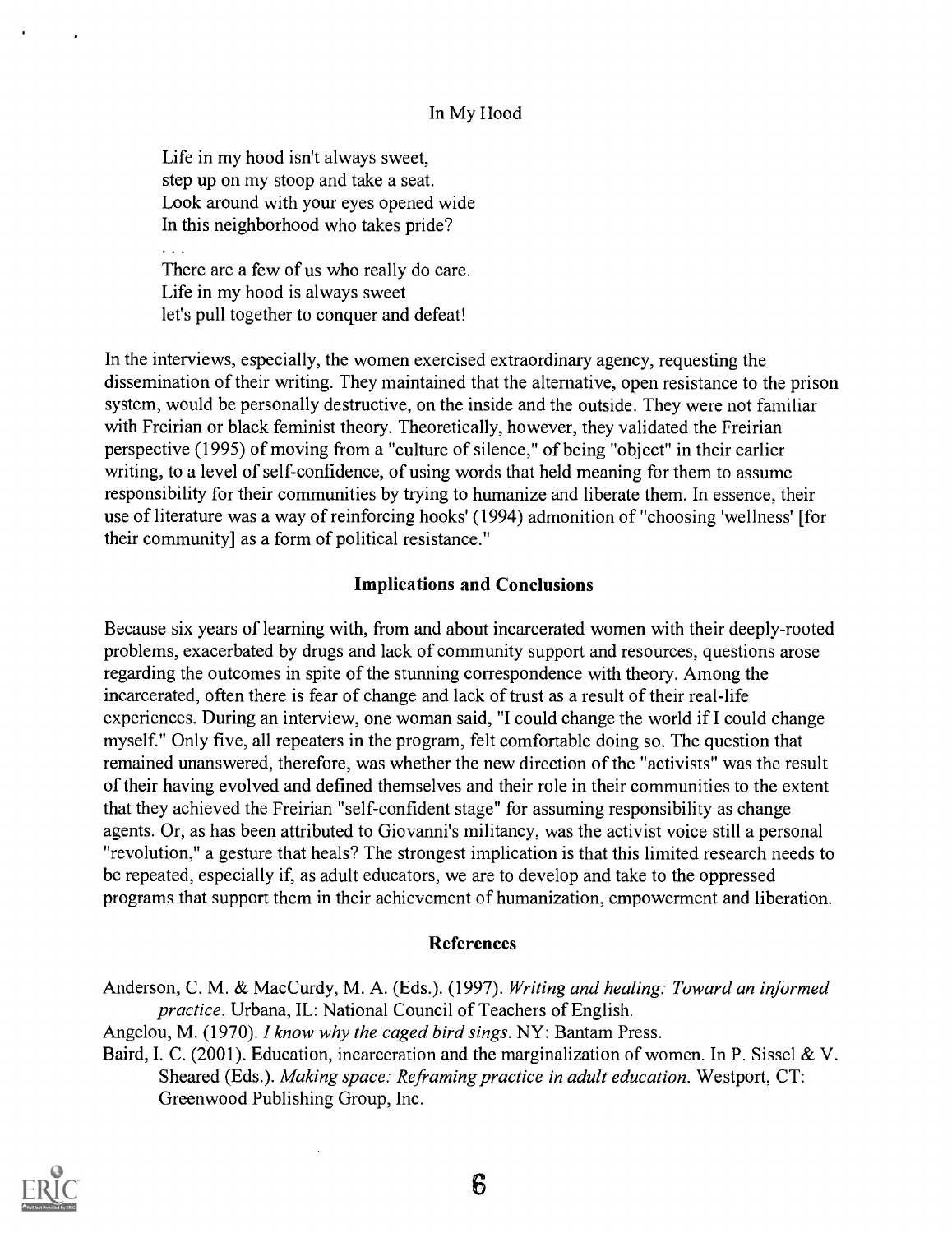- Baird, I. C. (1997). Unlocking the cell: A humanities model for marginalized women. Washington, DC: AAACE Publishers.
- Baird I. C. (1994). The humanities for homeless women: A paradox in learning. Adult Learning. 5(3) 13, 15.
- Belknap, J. (1996). The invisible woman. Belmont, CA: Wadsworth Publishing Company.
- Chesney-Lind, M. (1997). The female offender. Thousand Oaks, London: Sage Publications.
- Freire, P. (1995). Pedagogy of the oppressed. NY: Continuum.
- Gaines, P. (1995). Laughing in the dark: From colored girl to woman of color A journey from prison to power. NY: Anchor Books.
- Giovanni, N. (1972). My house. NY: Quill
- Hill Collins, P. (1997). Defining black feminist thought. In L. Nicholson (Ed.) The second wave: A reader in feminist theory, pp. 241-259. NY: Routledge.
- hooks, b. (1994). Writing autobiography. In S. Cahill (Ed.), Writing women's lives, pp. 451-457. NY: Harper Perennial.
- Kinchloe, J. L. (1991). In the mix. NY: State University of New York Press.
- Owen, B. (1998). In the mix. NY: State University of New York Press.
- Patton, M. (1990). Qualitative evaluation and research methods. (2<sup>nd</sup> ed.). Newbury Park, CA: Sage Publications, Inc.
- Watterson, K. (1996). Women in prison: Inside the concrete womb. (Rev. ed.). Boston: Northeastern University Press.

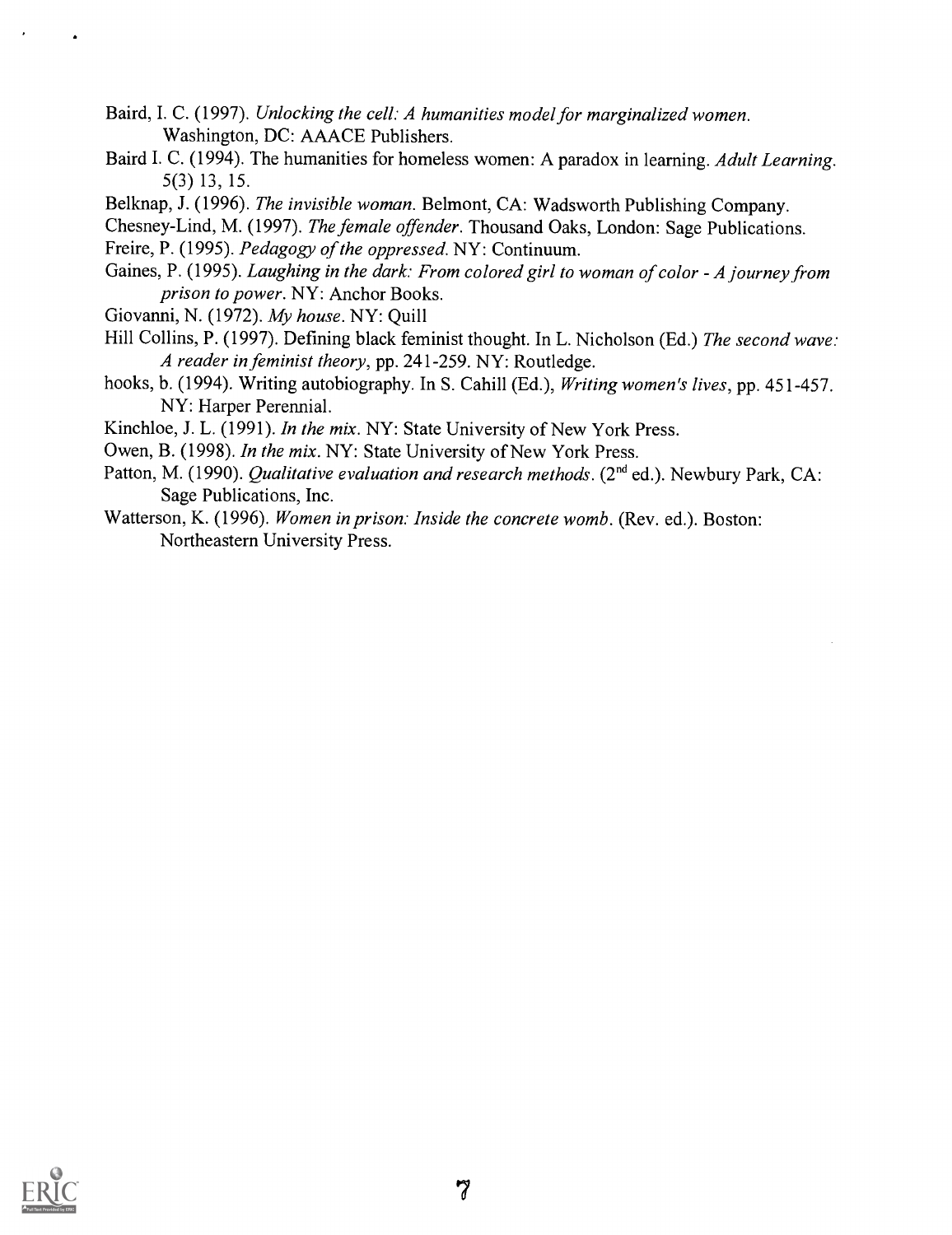

U.S. Department of Education<br>Office of Educational Research and Improvement (OERI) National Library of Education (NLE) Educational Resources hiforrnation Center (ERIC)



# REPRODUCTION RELEASE

(Specific Document)

### I. DOCUMENT IDENTIFICATION:

| Title:<br>for their Communities         | Evolution of Activists: Prison Women's Writing as Change Agents |
|-----------------------------------------|-----------------------------------------------------------------|
| Author(s):<br>Irene C. Baird, D.Ed.     |                                                                 |
| Corporate Source: Penn State Harrisburg | Publication Date:<br>2001                                       |

## IL REPRODUCTION RELEASE:

In order to disseminate as widely as possible timely and significant materials of interest to the educational community, documents announced in the<br>monthly abstract journal of the ERIC system, Resources in Education (RIE),

If permission is granted to reproduce and disseminate the identified document, please CHECK ONE of the following three options and sign at the bottom